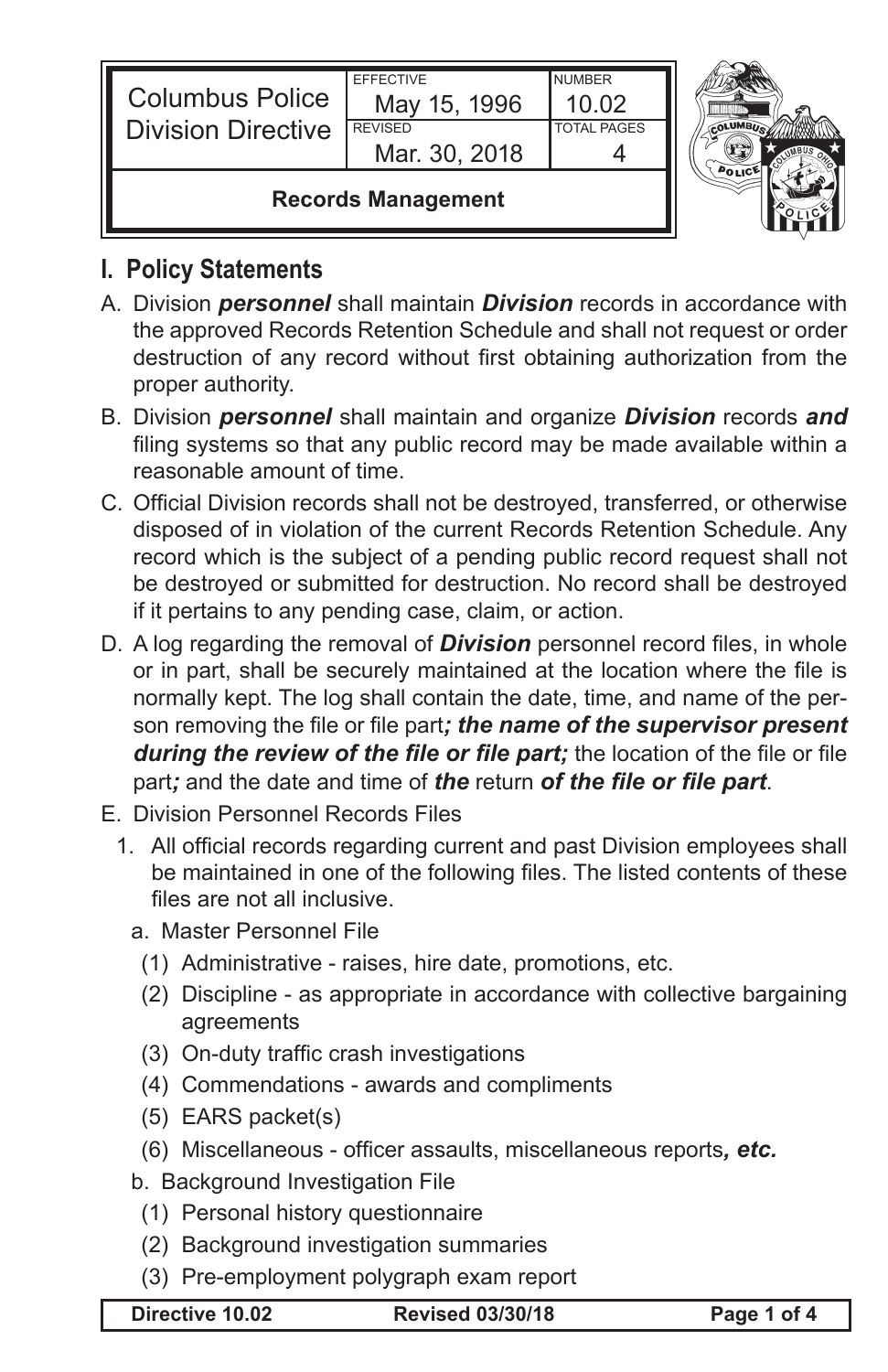- c. Division Training File
	- (1) Recruit class records
	- (2) Miscellaneous training records
	- (3) Driver training records
	- (4) In-service training records
	- (5) Vehicular pursuit training records
	- (6) Documentation of attendance at outside seminars or schools
	- (7) Firearms qualification records
- d. Internal Affairs Bureau (IAB) File
	- (1) Citizen complaints
	- (2) Use*s* of force, levels 2-8
	- (3) Injur*ies* to prisoner*s,* including injur*ies* prior to police contact
	- (4) Investigative files resulting in disciplinary action
	- (5) Internal investigations
	- (6) Discharge of firearms
- (7) Stopping tactic investigations
- (8) Vehicular pursuit investigations
- (9) Strip searches
- (10)Forced entries
- e. Payroll Unit Records
	- (1) Time sheets
	- (2) Computerized payroll information
- F. Access to Division Records and Files
	- 1. Division personnel desiring to view their own personnel file*s* shall forward a*n email or* written request, in accordance with the applicable collective bargaining agreement, to the supervisor directly responsible for the maintenance of the files. *For the master personnel file, the request shall be forwarded to the involved deputy chief. The review shall be conducted in the presence of the responsible supervisor.*
	- 2. Citizens or Division personnel desiring access to Division records other than their own *or for official duties*, as permitted by the Public Records Law, shall be referred to the Public Records Unit.
	- 3. Public Records Unit personnel are not required to search for or locate records belonging to another unit. Personnel assigned to the unit possessing the records shall locate the requested records and provide them to the Public Records Unit in a timely manner.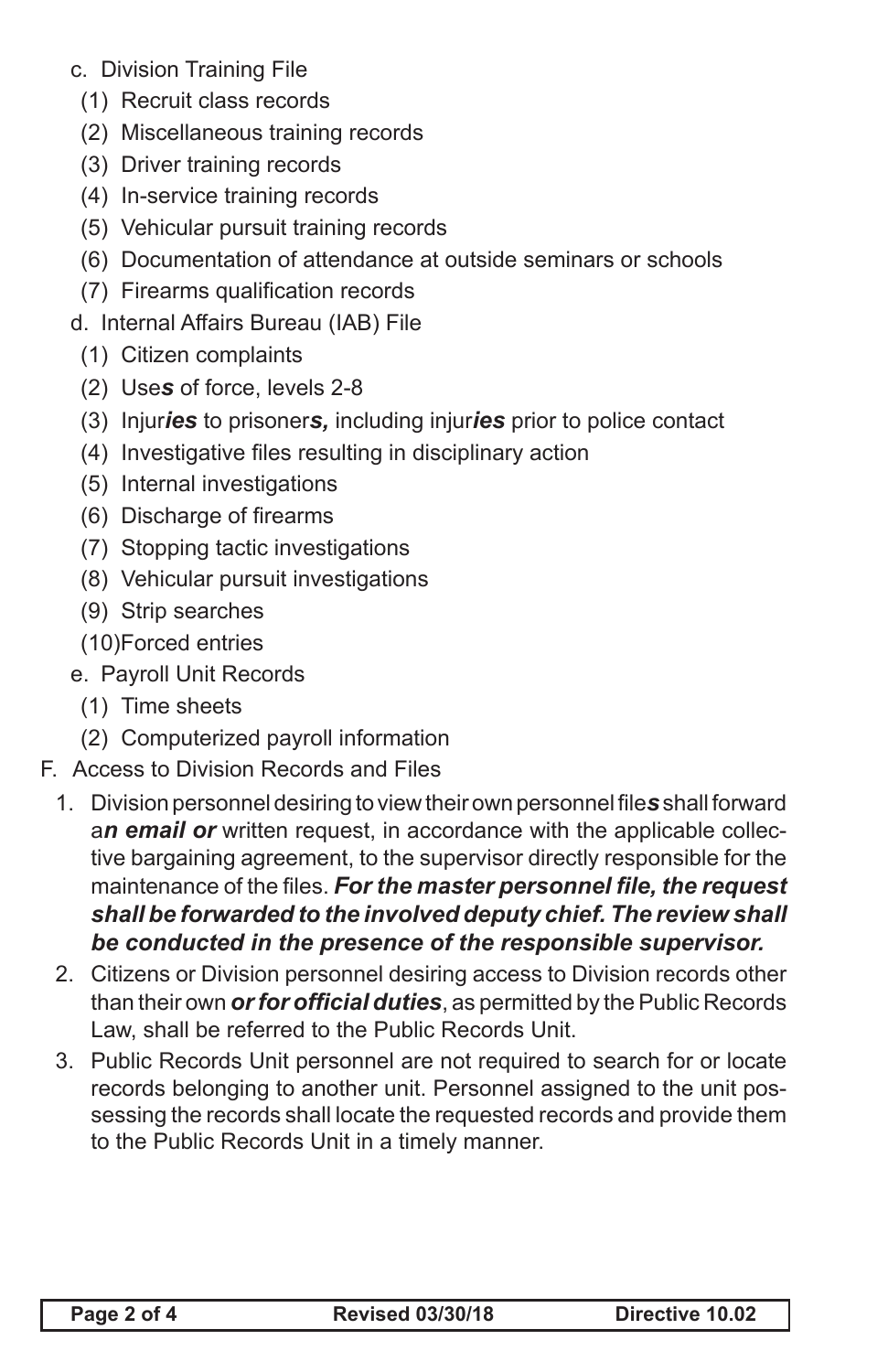- G. Records Retention and Destruction
	- 1. Records shall be maintained according to the Records Retention Schedule on file with the Records Commission.
	- 2. The Public Records Unit shall maintain the current Records Retention Schedule *and instructions for records storage and destruction* on the Division *i*ntranet.
	- 3. All units/bureaus shall conduct an annual review to determine which records are eligible for storage or destruction.
	- 4. *Division personnel shall ensure all r*ecords meet the following *criteria prior to* transferr*ing them* to the records warehouse for storage:
		- a. The*re is* an applicable retention schedule *for the records*, or a letter requesting the implementation of a schedule has been submitted to the Public Records Unit.
		- b. The need to access the records is limited.
		- c. The records *are* prepared for storage in accordance with the *instructions listed on the Division intranet under the* "Public Records Unit" *link*.
	- 5. Records meeting the retention period specified in the Records Retention Schedule that are of no further administrative, legal, fiscal, or historic value to the Division may be destroyed. Records that are statutorily required to be destroyed shall be destroyed.
	- 6. When destroying records identified within the Records Retention Schedule as "no RC-3 needed," the unit responsible for the records shall also be responsible for their destruction.
	- 7. Records transferred to the records warehouse shall be presumed to be eligible for destruction upon the expiration of the retention period. Exceptions to this policy require the written authorization of a bureau commander*/manager* or above and shall include:
		- a. The reason for the extension.
		- b. Name and assignment of the person requesting the extension.
		- c. The estimated extension period.

## **II. Procedures**

- A. Public Records Unit Personnel
	- 1. Pick up records for storage as requested.
	- 2. Prior to taking control of records prepared for storage, ensure the records meet the established guidelines. Do not accept records unless they meet established guidelines.